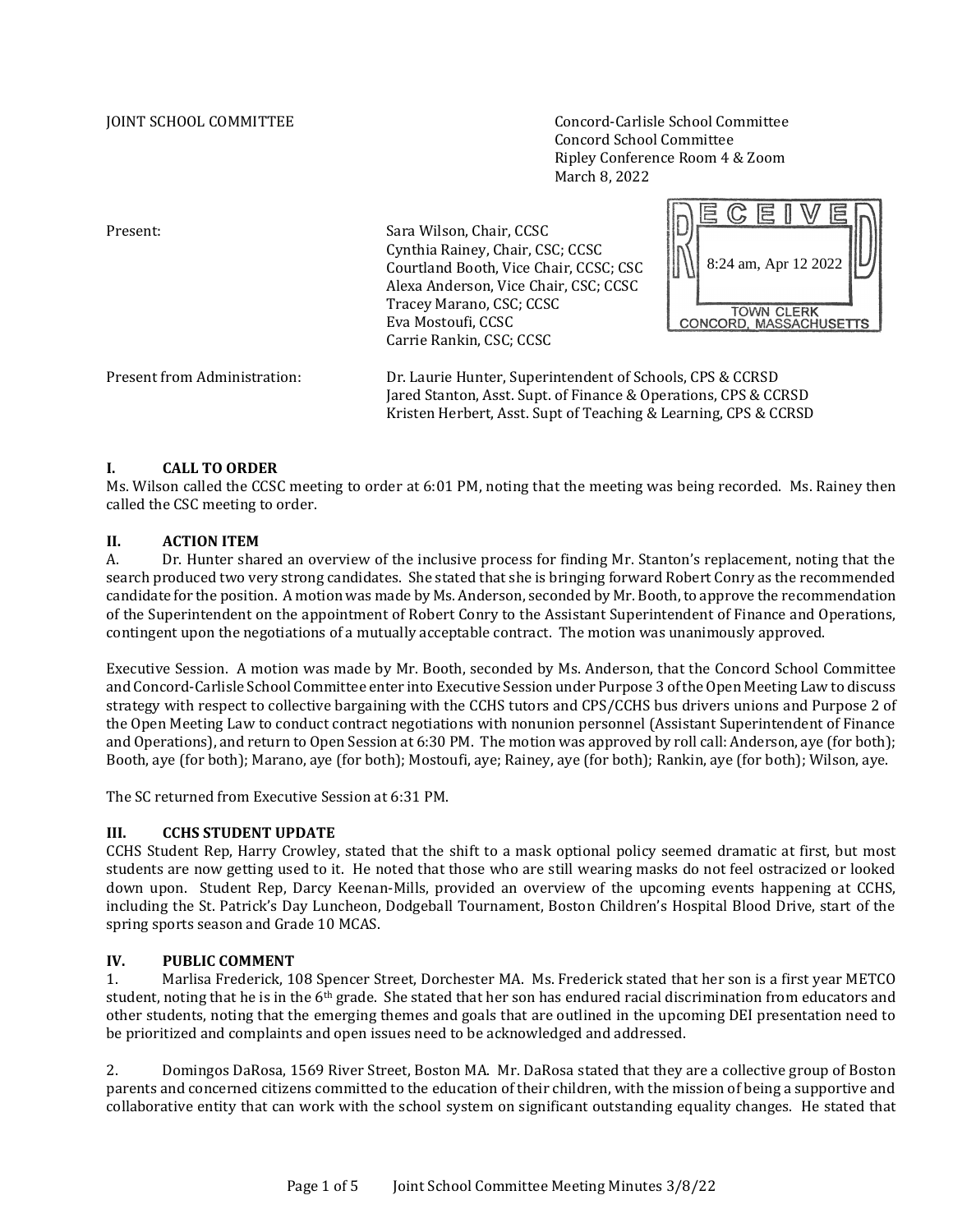they are concerned that the upcoming presentation has no details as to the policies and procedures in practice that will create the change that the school district is seeking, noting that the current response to incidences of hate, racial bias and racial discrimination is inadequate. He urged the SC to work together with the families in Boston to make the situation better.

3. Naia Wilson, 51 Evelyn Street, Mattapan MA. Dr. Wilson stated that she has been part of the Concord METCO program for 22 years, noting that her son graduated from CCHS and her daughter currently attends CCHS. She stated that her children have experienced both support and racism. She questioned what policies and practices would be evaluated to close the gap between children of color and their white counterparts. She stated that one time professional development would not impact the student experience, suggesting all teachers have multiyear professional development.

#### **V. READING OF THE MINUTES**

A motion was made by Mr. Booth, seconded by Ms. Anderson, to approve the open session minutes from 2/1/22. The motion was unanimously approved.

A motion was made by Mr. Booth, seconded by Ms. Anderson, to approve the Executive Session minutes from 2/15/22. The motion was unanimously approved.

## **VI. CORRESPONDENCE**

Ms. Rainey stated that CCSC received once piece of correspondence from the Chair of the Select Board about CCHS students parking at the Beede Center. Mr. Booth noted that they also received correspondence that was consistent with the public comments that were made earlier at the meeting.

## **VII. CHAIRS & LIAISONS REPORT**

Mr. Booth stated that the sister city Nanae group met and is planning for a resumption of the Japan and Concord exchanges, noting that conversations are ongoing with Mr. Mastrullo.

Mr. Booth stated that the Public Access Advisory Committee met and continue to discuss efforts by MMN and the school department to outfit Room 4 at Ripley so MMN would not require such extensive physical setup prior to the SC meetings. He stated that there is probably not an adequate amount of money in the town's budget for upgrades, noting that IT Director Peter Kelly and Mark Paulie from MMN would be bringing forth recommendations to Dr. Hunter and the town manager.

Mr. Booth stated that the Policy Subcommittee would be setting a next meeting date in the near future, noting that they received an advisory from MASC through the guidance of the Attorney General's Rights Division, advising the district to look at and potentially update the discrimination and harassment policies.

Ms. Marano stated that the DEI Subcommittee met the prior week, noting that Mr. Nyamekye shared his presentation. She stated that the next meeting is April  $13<sup>th</sup>$  and that she and Dr. Martin are working on the SC DEI training dates. Ms. Marano suggested that the SC resume having coffees again in the spring.

Ms. Anderson stated that SEPAC has not met since the last SC meeting, but noted that she did speak with its President earlier about dates for SEPAC's annual presentation to the SC, the SEPAC awards and the literacy presentation. Dr. Hunter stated that there are tentative dates for all of these events.

Ms. Mostoufi state that there was a roundtable discussion with SEPAC parents and members around DEI, with Debbie Dixson and Mr. Nyamekye, noting that it was very helpful for parents.

#### **VIII. RECOGNITIONS**

A. CCHS Nordic Team. The SC shared a list of all Winter athletic teams with their respective coaches and recognized the efforts of all involved in the Winter athletic season. Ms. Marano noted that one team, Dance, which is an interschool team, was missing from the list. Ms. Wilson congratulated the Nordic Team on a wonderful season, acknowledging all of the students, coaches and volunteers. The Nordic Team coach, Jeff Campbell, spoke about the team, crediting the seniors with their efforts during difficult years of the pandemic. Mr. Campbell introduced the captains, Bryce Lublin, Siri Bjerke,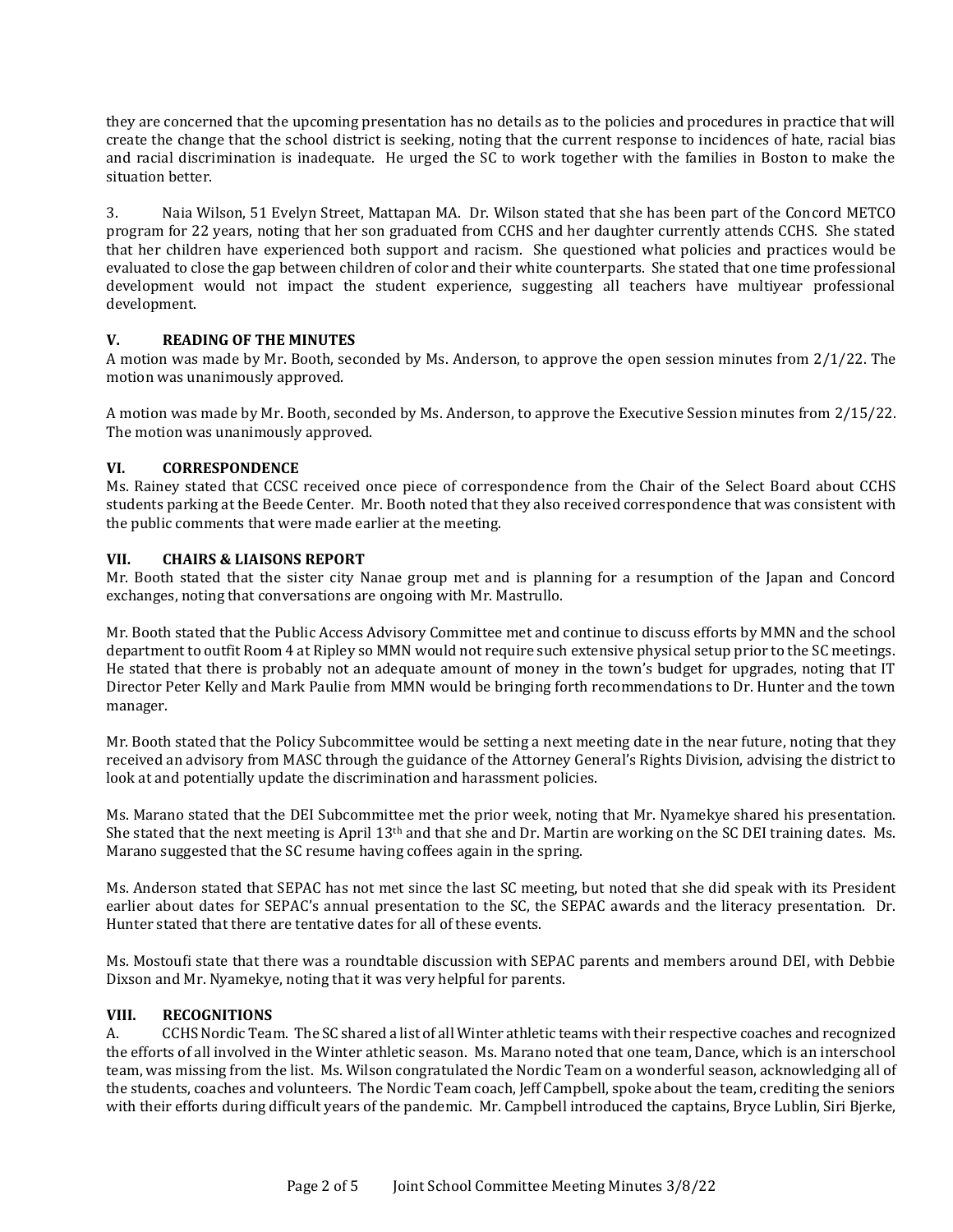and Kayleigh Leary, who each spoke about the team and thanked everyone for making the team possible. Mr. Campbell also acknowledged Assistant Coach, Cat Johnstone.

# **IX. DISCUSSION**

A. COVID Update. Dr. Hunter provided a COVID update, recommending making masks optional for the preschool beginning March 21st and making masks optional on the buses immediately.

B. DEI Director Updates: Entry Plan & Equity Audit. DEI Director, Andrew Nyamekye, thanked those Boston parents that came to the meeting, noting that their comments and concerns are valued. He then presented on his Entry Plan and Equity Audit, sharing the district's current demographics, current efforts in DEI, the DEI Strategic Planning process, and priority areas and emerging themes. Mr. Nyamekye shared emerging themes and direct quotes around priority areas of increasing the cultural competency of every member of the school community, school culture, culturally responsive and inclusive classrooms, and equity in student achievement. He shared the Grade 8 Math 2021 MCAS data, noting the racial disparities in the data. He noted that the Math Grade 10 MCAS data shows less racial disparities. Mr. Nyamekye shared Advanced Placement data, highlighting the gaps in enrollment of students of color. He then spoke about belonging and psychological safety, student engagement, family and community engagement, diversity in hiring, impact on hiring, institutional accountability, and next steps. Mr. Nyamekye shared information on his idea of DEI Teacher Leaders who would work at each school site. He shared his gratitude for having a DEI budget supported by Administration and the SC. The SC discussed using the lens of DEI when looking at policies in the Policy Subcommittee and sharing this information with the entire SC when policies are brought forward for consideration.

C. Concord Finance Committee Public Hearing CCRSD 2022 Warrant Articles. Mr. Stanton stated that the recommended budget is \$174,172 under the Concord FINCOM guideline. He then highlighted the changes made to the presentation since he presented it at the January 11, 2022 meeting. Regarding the FY23 CCRSD capital article, he stated that the Concord town engineer found the pavement condition of the access road to be poor based on the system of assessing the town's public streets. He stated that the estimated cost for repair totals \$1,053,665, noting that after the \$200,000 in Stabilization Account offset, the total would be \$853,665.

D. Facility Fee Policy. Ms. Wilson suggested that the SC discuss the general purpose of the use of the facilities and determine if the discussion should be paused at this time. Mr. Booth stated that the district has an obligation to open the schools for community use and to see that it happens while protecting the sanctity of the school day. He stated that the passage of time prompted the review, proposing that the SC disabuse themselves from the idea that it is a fundraising mechanism. He stated that outside groups should be cost neutral to the district. Ms. Anderson questioned if the rates themselves and the classifications of groups should be under the purview of the SC. Ms. Marano asked for a clear direction to bring back to the Policy Subcommittee. Ms. Wilson noted that her only remaining questions are around custodial fees. Ms. Rainey suggested looking at the policy again over the upcoming summer. Ms. Marano suggested reviewing the policy again at the Policy Subcommittee level and bringing forward a recommendation to the full SC.

# **X. ADDITIONAL PUBLIC COMMENT**

1. Wendy Harriette, Boston METCO parent. Ms. Harriette inquired about the requirements to be on the SC as well as the DEI Advisory Committee that will be formed by Mr. Nyamekye. Ms. Harriette stated that some of the themes presented tonight have been talked about for years, noting that the disparities have been around for a long time. She also stated that Boston students do not have the same access as Concord and Carlisle students do to extracurricular activities and opportunities. She urged the SC to stop making plans and start taking action.

2. Erin Fife, 174 Hill Street, Concord, MA. Ms. Fife stated that, regarding the response from families about feeling that the schools would respond appropriately to reporting racial harassment and discrimination, most families in Concord identify as white and would not have experience with reporting racial issues. She stated that the parent concerns at this meeting are not in line with the audit results. She questioned how members of the new DEI Committee would be selected to ensure diversity and asked if there would be more public dialogue around the equity audit results.

3. Elizabeth Frank, 1283 Elm Street, Concord, MA. Regarding DEI work, Ms. Frank suggested prioritizing race and racism and having a non-voting Boston parent be on the DEI Committee. She also suggested implementing one or two items now.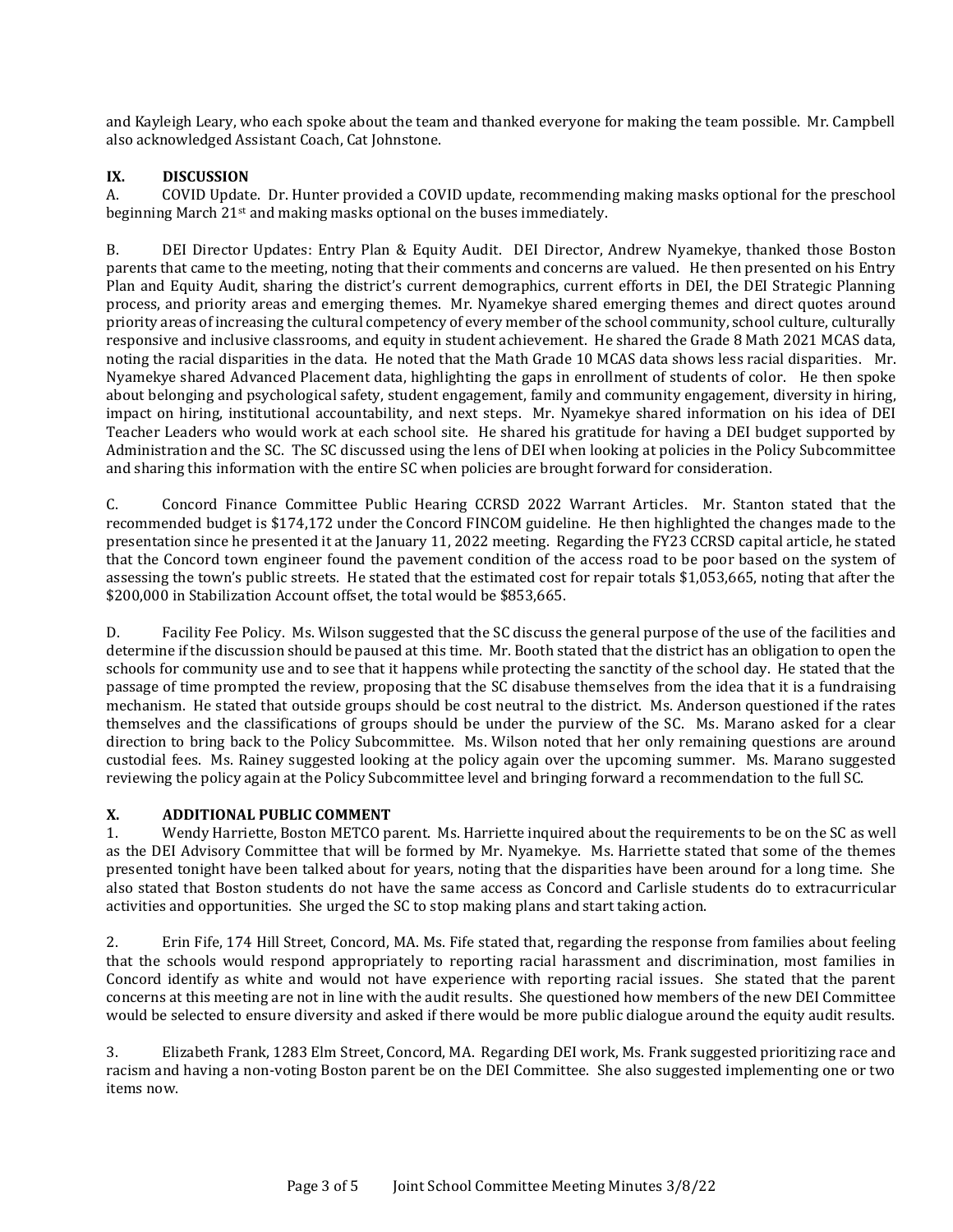## **XI. ACTION ITEMS**

A. Vote to Approve School Committee Policy: JJIF-R – Athletic Concussion Regulations. A motion was made by Mr. Booth, for CSC and CCSC, seconded by Ms. Anderson, for both CSC and CCSC, to approve Policy: JJIF-R – Athletic Concussion Regulations. The motion was unanimously approved.

B. Vote to Approve Staff Children Attending CPS/CCHS. A motion was made by Mr. Booth, for both CSC and CCSC, seconded by Ms. Anderson for both CSC and CCSC, to approve the following staff requests to enroll their children in Concord Public Schools/Concord-Carlisle Regional School District for the 2022-2023 School Year, and that tuition be waived:

- Mary Desmond, Transition Specialist at CCHS, daughters to enroll in 2nd and 5th grade at Alcott
- Bry Gapp, Teacher at Thoreau, son to enroll in Kindergarten at Alcott
- Radka Grein, Teacher at CCHS, son to enroll in Kindergarten at Alcott
- Kendra Katz, Teacher at Carlisle Public Schools, daughter to enroll in 9th grade at CCHS
- Lisa Mulcahy, Teacher at Alcott, daughter to enroll in Kindergarten at Willard
- Brian Revell, Teacher at CMS, son to enroll in 6th grade at CMS and daughter to enroll in 3rd grade at Alcott

The motion was unanimously approved.

C. Vote to Appoint CCACE Advisory Committee Members. A motion was made by Ms. Mostoufi, seconded by Mr. Booth, to appoint the following to the CCACE Advisory Committee: Steve Reznek to fill the current opening and Kim Klossmann to fill one of the openings in June. The motion was unanimously approved.

#### **XII. CCSC ADJOURNMENT**

A motion to adjourn the CCSC meeting was made by Mr. Booth, seconded by Ms. Marano. The motion was unanimously approved and the CCSC meeting adjourned at 9:44 PM.

#### **XIII. DISCUSSION**

A. Concord Middle School Project Update. Mr. Booth stated that there is a Design Subcommittee meeting on March  $17<sup>th</sup>$  at 7:30 AM and a full committee meeting on March  $24<sup>th</sup>$  at 7:30 AM. He stated that the architect is meeting with educators again to drill down for more detail to inform building design.

B. Concord Finance Committee Public Hearing CPS 2022 Warrant Articles. Mr. Booth noted that the Public Hearing was Thursday night. Mr. Stanton stated that the Recommended CPS Budget remains at \$312,585 over the Concord Finance Committee guideline. He the reviewed some changes in the slides since they were previously presented.

#### **XIV. ACTION ITEMS**

A. Vote to Approve Superintendent's CPS FY23 Recommended Budget. A motion was made by Ms. Anderson, seconded by Mr. Booth, that the Town appropriates the sum of \$43,148,899 for the necessary and expedient purposes of the public schools of the Town for the fiscal year ending June 30, 2023; and that the same be expended only for such purposes and under the direction of the Concord School Committee. The motion was unanimously approved.

B. Vote to Accept Donation from Concord Children's Center. A motion was made by Ms. Anderson, seconded by Ms. Marano, to accept the donation of \$3,367.24 from the Concord Children's Center to the Concord Integrated Preschool Enrichment Fund. The motion was unanimously approved.

#### **XV. ADJOURNMENT**

A motion to adjourn was made by Ms. Anderson, seconded by Mr. Booth. The motion was unanimously approved and the CSC meeting adjourned at 9:58 PM.

Respectfully submitted,

Erin E. Higgins